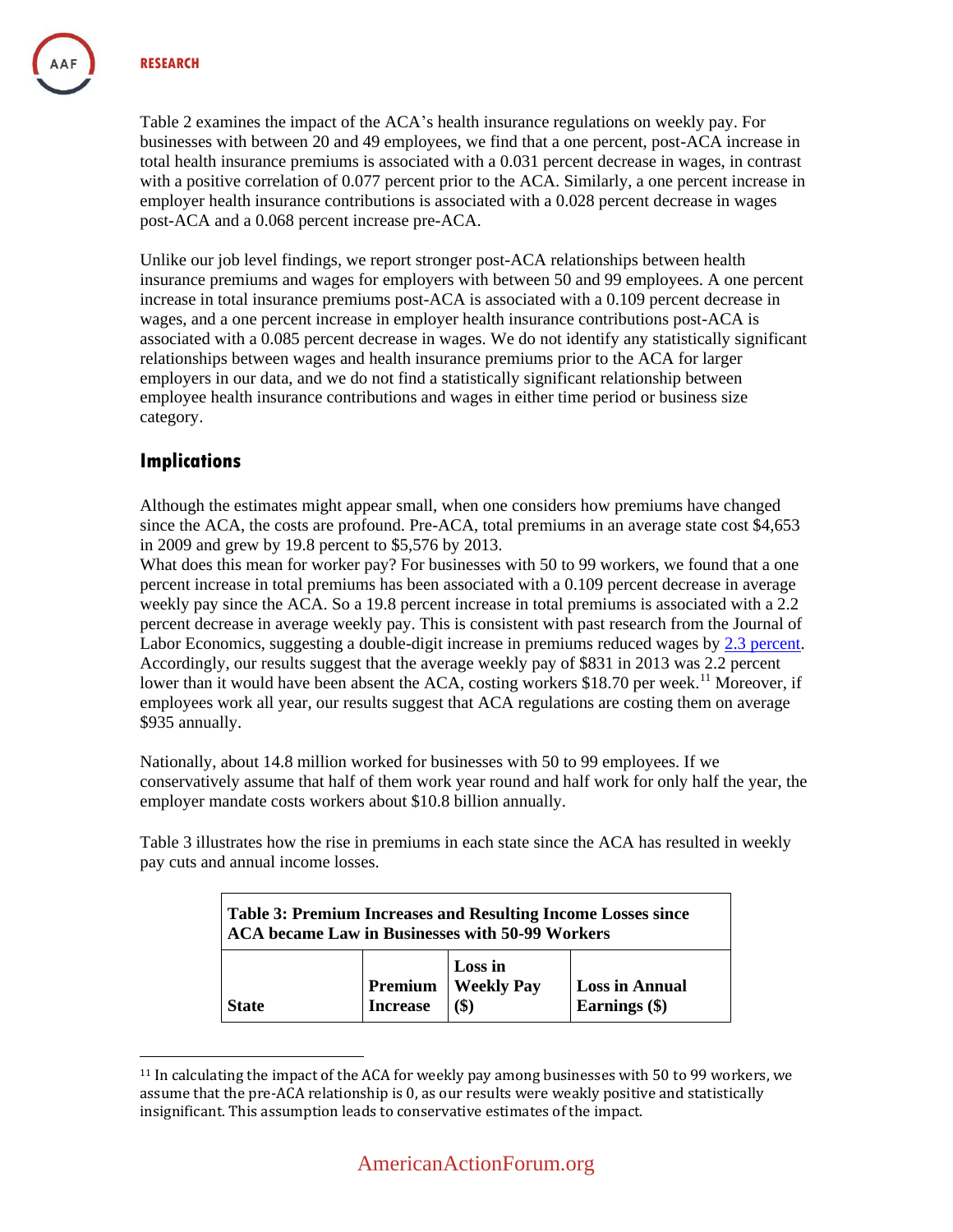| Alabama            | 12.0% | 9.97  | 498.41   |
|--------------------|-------|-------|----------|
| Alaska             | 21.9% | 23.61 | 1,180.29 |
| Arizona            | 22.6% | 19.93 | 996.45   |
| Arkansas           | 22.0% | 16.83 | 841.59   |
| California         | 20.5% | 22.64 | 1,132.14 |
| Colorado           | 24.0% | 25.41 | 1,270.69 |
| <b>Connecticut</b> | 22.3% | 32.83 | 1,641.60 |
| Delaware           | 19.8% | 17.28 | 863.89   |
| Florida            | 19.9% | 17.84 | 892.13   |
| Georgia            | 14.5% | 14.34 | 717.19   |
| Hawaii             | 24.0% | 20.13 | 1,006.47 |
| Idaho              | 18.1% | 13.40 | 670.06   |
| Illinois           | 23.3% | 25.21 | 1,260.28 |
| Indiana            | 25.8% | 20.73 | 1,036.46 |
| Iowa               | 16.9% | 13.31 | 665.64   |
| Kansas             | 28.2% | 24.26 | 1,212.94 |
| Kentucky           | 21.2% | 16.88 | 843.76   |
| Louisiana          | 9.0%  | 7.88  | 394.19   |
| Maine              | 14.6% | 11.11 | 555.26   |
| Maryland           | 17.7% | 18.35 | 917.53   |
| Massachusetts      | 19.4% | 24.78 | 1,238.93 |
| Michigan           | 8.2%  | 7.62  | 380.93   |
| Minnesota          | 14.7% | 14.69 | 734.41   |
| Mississippi        | 11.0% | 7.66  | 383.20   |
| Missouri           | 23.9% | 20.18 | 1,008.81 |
| Montana            | 24.4% | 18.69 | 934.74   |
| Nebraska           | 22.1% | 17.83 | 891.72   |
| Nevada             | 11.7% | 10.66 | 533.14   |
| New Hampshire      | 19.6% | 18.44 | 922.22   |
| <b>New Jersey</b>  | 26.5% | 33.59 | 1,679.37 |
| New Mexico         | 15.8% | 11.79 | 589.27   |

## AmericanActionForum.org